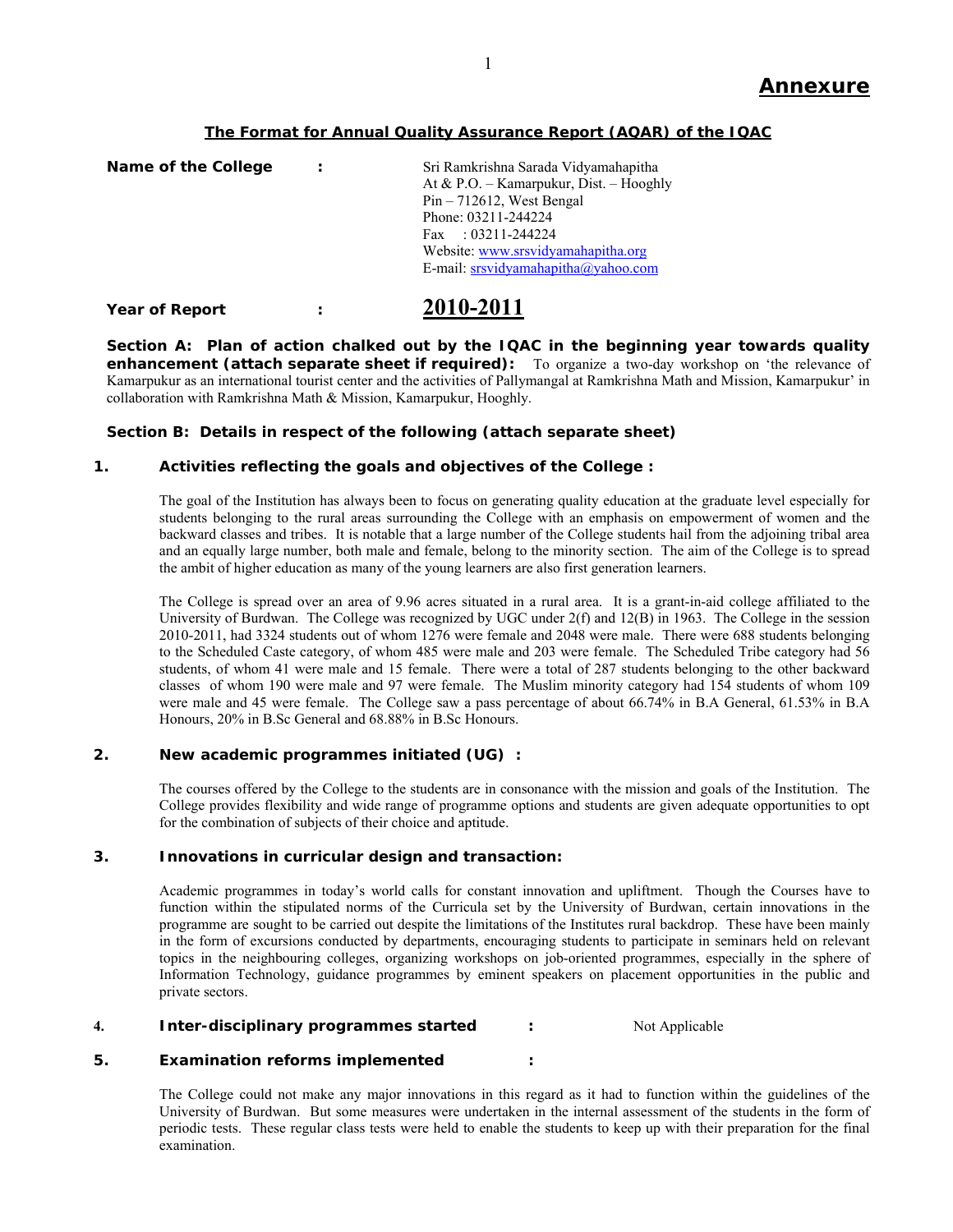Another innovation in this regard was to organize multiple choice objective papers to familiarize the students with the question pattern in most competitive exams, albeit within the framework of their prescribed syllabus.

### **6. Candidates qualified : NET/SLET/GATE etc. :** Exact information not available

### **7. Initiatives towards faculty development programme:**

The College has a rich tradition of encouraging its faculty towards achieving higher standards of academic achievements. The then Principal of the College was a recognized guide for PhD programme of the University of Burdwan. There was a provision of grant of study leave to teachers for pursuing MPhil and PhD programmes. Most of the faculty members were engaged in research activities. Many of them also have significant publications in reputed journals to their credit. There were several teachers pursuing PhD programmes or had already been awarded their doctorates. Several of the faculty members have participated in national level and international level seminars as well as Refresher Course and Orientation Programmes.

### **8. Total number of seminars/workshops conducted:**

Under the convenership of Smt. Soma Ghosal, Asst. Professor in Political Science, a two-day workshop on 'the relevance of Kamarpukur as an international tourist center and the activities of Pallymangal at Ramkrishna Math and Mission, Kamarpukur' in collaboration with Ramkrishna Math & Mission, Kamarpukur, Hooghly with UGC grants of Rs. 40,000/- was organized on 22<sup>nd</sup> & 23<sup>rd</sup> March, 2010. The aim of the workshop was to create awareness about selfreliance and employment generation amongst the local youth, especially young students through the utilization of local resources. In this regard a special emphasis was given on the activities undertaken by the Ramkrishna Math & Mission, Kamarpukur, Hooghly. Students and young people from the local community and adjoining areas participated the program. (2010-2011)

| 9.  | Research projects                     | Not Applicable |
|-----|---------------------------------------|----------------|
| 10. | Patents generated, if any             | Not Applicable |
| 11. | New collaborative research programmes |                |

Suberoylanilide hydroxamic acid blocks self-renewal and homotypic aggregation of inflammatory breast cancer spheroids.

Robertson FM, Woodward WA, Pickei R, Ye Z, Bornmann W, Pal A, Peng Z, Hall CS, Cristofanilli M.

Cancer. 2010 Jun 1 : 116 (11 Suppl) : 2760-7.doi: 10.1002/cncr.25176.

| 12. | Research grants received from various agencies       |                      | Not Applicable |
|-----|------------------------------------------------------|----------------------|----------------|
| 13. | Details of research scholars                         | ٠<br>$\bullet$       | Not Applicable |
| 14. | Citation index of faculty members and impact factor: |                      | Not Applicable |
| 15. | Honors/Awards to the faculty                         | :                    | Not Applicable |
|     | National and International                           | $\ddot{\cdot}$       |                |
| 16. | Internal resources generated                         | $\ddot{\phantom{a}}$ | Not Applicable |
|     |                                                      |                      |                |

### **17. Details of departments getting assistance/recognition under SAP, COSIST (ASSIST)/DST, FIST and other programmes :** Not Applicable

### **18. Community services :**

The NSS Units of the College had undertaken programmes stressing on sanitation, health and education of the members of the villages, they adopted for campaign. One of the important tasks undertaken by the NSS had been in introducing healthy practices in the College campus by undertaking cleanliness programme in the College. They had also played a vital role towards a green campus by planting saplings and herbal plants all over the campus.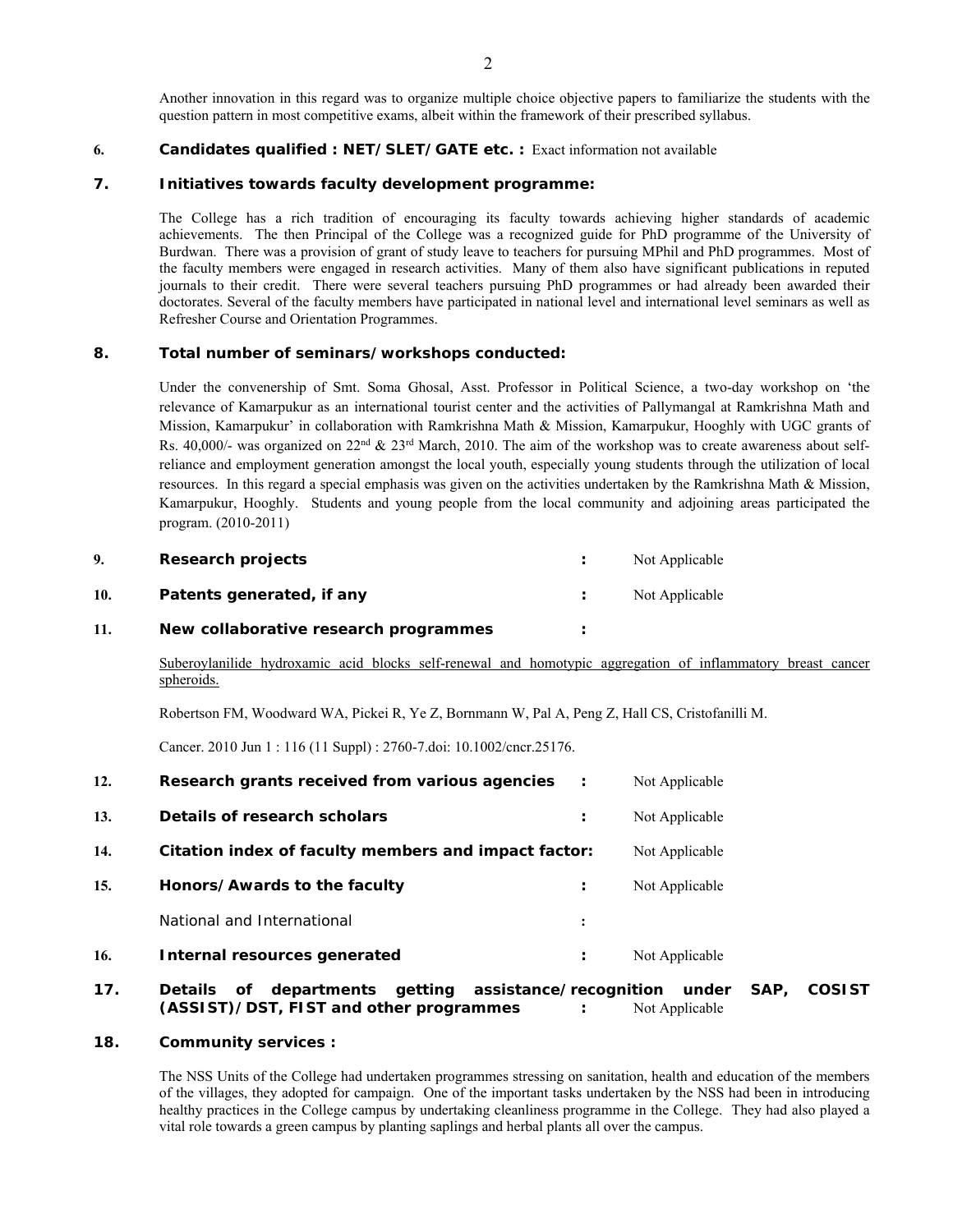### **NCC Unit**

The College has an equally active NCC unit which has been vigorously participating in various community programmes. The Unit is successfully headed by Lt. Md. Faruque as Associate NCC Officer and Biswajit Mukherjee, NCC Clerk (Part-time). One of the notable programmes of the NCC in this regard has been a cycle rally held on the 1st December 2009 with the objective of creating public awareness with respect to AIDS in the sub-division of Arambagh.

Kamarpukur is a place of international repute and sees hordes of visitors throughout the year. The NCC unit of the College had been playing an active role in crowd control during major festive occasions when there was a surge of humanity in the area, especially during the Puja and the birth tithi of Sri Sri Ramkrishna Paramhansa Dev.

# **19. Teachers and officers newly recruited :** Sri Mahitosh Gayen Asstt. Professor in History 30.04.2010<br>Dr. Asutosh Pal Asstt. Professor in Chemistry 15.07.2010 Asstt. Professor in Chemistry **20. Teaching – Non-teaching staff ratio :** 2.09 : 1 **21. Improvements in the library services :** Not Applicable

### **22. New books/journals subscribed and their value:**

For the College Library new books were purchased from the College fund amounting to Rs. 66/- plus out of UGC fund amounting to Rs. 1,61,238/- and journals also were subscribed amounting to Rs. 3,028/- only.

### **23. Courses in which student assessment of teachers is introduced and the action taken on student feedback:**

The exercise of students' assessment of teachers was conducted by all the Departments and an attempt was made to redress the students' grievances in this regard. As a number of students hailed from financially backward families, they often required special aids to enable them to cope up with the rigors of the syllabus. Teachers did not merely restrict themselves to lectures but also followed them up with regular class notes and tutorials. Besides, remedial coaching programmes were conducted for the students of the backward classes and minority sections.

| 24. | Feedback from stakeholders      | Not Applicable    |
|-----|---------------------------------|-------------------|
| 25. | Unit cost of education          | Not Applicable    |
|     | <b>Without Salary component</b> | Rs. 7,69,620.00   |
|     | With Salary component           | Rs. 22,360,884.00 |

### **26. Computerization of administration and the process of admissions and examination results, issue of certificates : Not Applicable : Not Applicable**

### **27. Increase in the infrastructural facilities:**

To meet up the demands from the students for comfortable and distinct Physics laboratory, initiatives was taken to construct Physics Laboratory Building. This building was given a name as 'Meghnath Saha Bhawan'.

To cope with the load-shedding for every now and then, a 62 KV self-starter Generator (Ashoke Leyland Brand) was purchased and to accommodate it, a generator room was also constructed.

A seminar titled 'Developing and implementing location specific curricula' was held on 22/03/2011 & 23/03/2011 under UGC grants vide its Memo. No. MSWB-76/09-10 (ERO) dated 30/03/2010.

## **28. Technology upgradation** : Not Applicable

### **29. Computer and internet access and training to teachers, non-teaching staff and students :**Not Applicable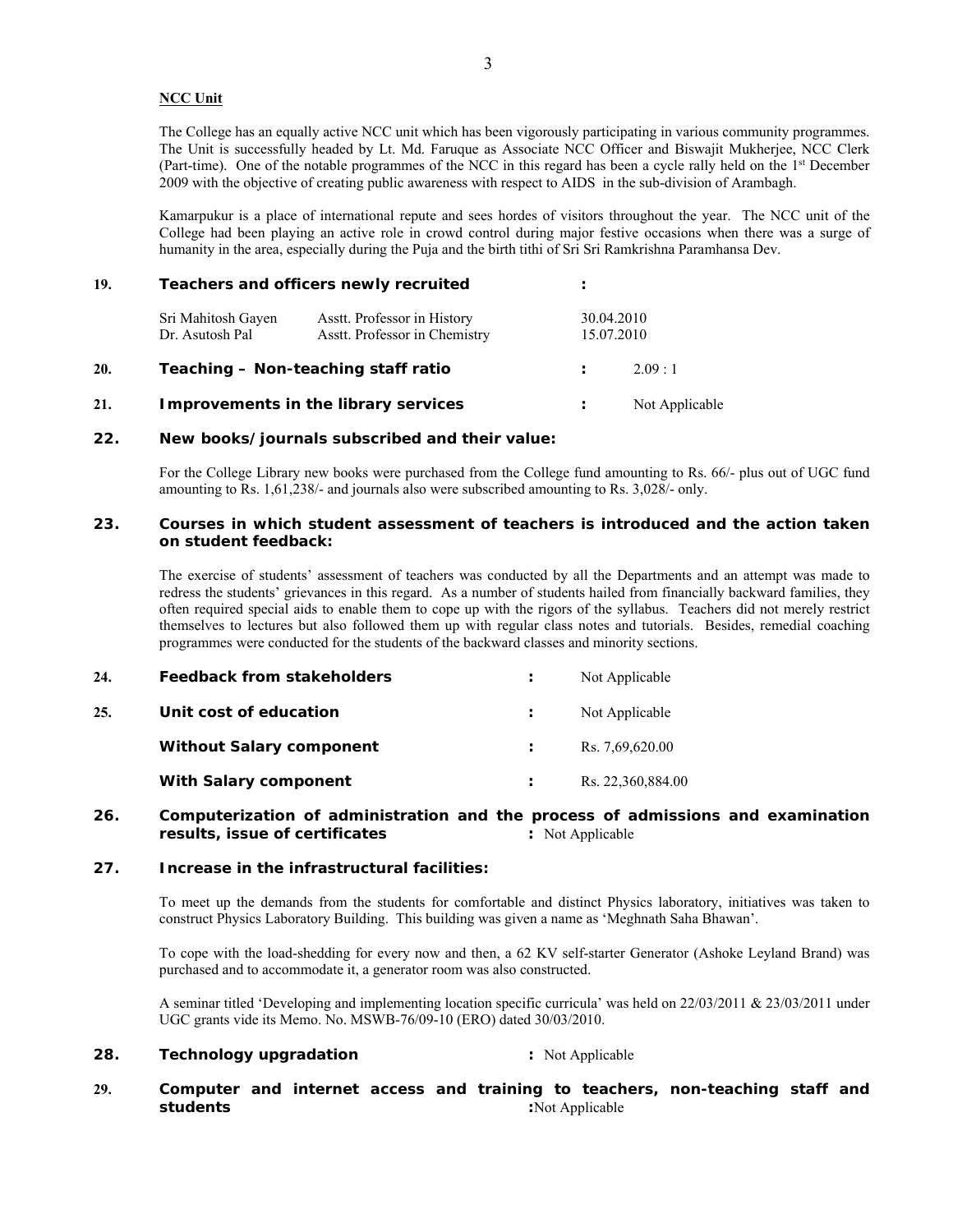#### **30. Financial aid to students:**

The College provides for a concession to students on 10% of the total tuition fees collected from the students. The College also facilitates the availing of SC/ST/OBC Scholarships, National Loan Scholarships and Merit-cum-Means Scholarships, Minority Scholarship, OBC/SC/ST Stipend and Non-Govt. Scholarship. Besides financial aid also were given from Students' Aid Fund. The college provides for a concession to students on 10% of the total tuition fees collected from the students.

| 31. | Activities and support from the Alumni Association           | Not Applicable |
|-----|--------------------------------------------------------------|----------------|
| 32. | Activities and support from the Parent-Teacher Association : | Not Applicable |
| 33. | <b>Health services</b>                                       | Not Applicable |
| 34. | Performance in sports activities                             | Not Applicable |
| 35. | Incentives to outstanding sportspersons                      | Not Applicable |
| 36. | Student achievements and awards                              |                |

Boys' Cadet Group and Girls' Cadet Group won 1<sup>st</sup> position on 26<sup>th</sup> January, 2011 at Arambagh for observation of Republic Day in presence of Sub-Divisional Officer, Arambagh, Hooghly. Cadet Koushik Nandi and Cadet Santu Mondal participated Republic Day Parade in New Delhi in 2011.

### **37. Activities of the Guidance and Counseling unit :**

The unit gathered information on job avenues and placements in different institutions and concerns related to the courses that the College offers and made aware the students to those cases.

| 38. | Placement services provided to students       | Not Applicable |
|-----|-----------------------------------------------|----------------|
| 39. | Development programmes for non-teaching staff | Not Applicable |
| 40. | Good practices of the institution             |                |

College magazine 'Diganta', which was reflection and manifestation of writing ability and thinking power on various area of human life, was published. A blood donation camp in collaboration with S.D Hospital, Arambagh was organized on 01.10.2010.

## **41. Linkages developed with National/ International, academic/research bodies:**Not Applicable

**42. Action Taken Report on the AQAR of the previous year :** Not Applicable

### **43. Any other relevant information the institution wishes to add :**

An Workshop on Youth Parliament and Quiz Competition was held on 26<sup>th</sup> August, 2010 at Syed Nauser Ali Hall, Assembly House, Kolkata and the representatives from students' community of our College participated this program.

To make conversant the students of the College with the jobs in various segments and to give an opportunity to go through different competitive magazines for facing the competitive examinations, the Labour Department, Govt. of West Bengal launched a programme, 'CAREER CORNER'. Prof. Jayanto Ghosh was appointed by the then Principal of the College to act as Co-ordinator. Regarding this fact, one room was specified for 'CAREER CORNER' and students used to attend to study various magazines and newspapers which were supplied regularly by the Labour Department.

During the financial year 2010-2011 six part-time teachers and one guest faculty were engaged to cope with the crisis of the full time teaching staff.

### **Section C: Outcomes achieved by the end of the year (attach separate sheet if required):**

One workshop was held where students and young people from local community and adjoining areas became aware of self-reliance.